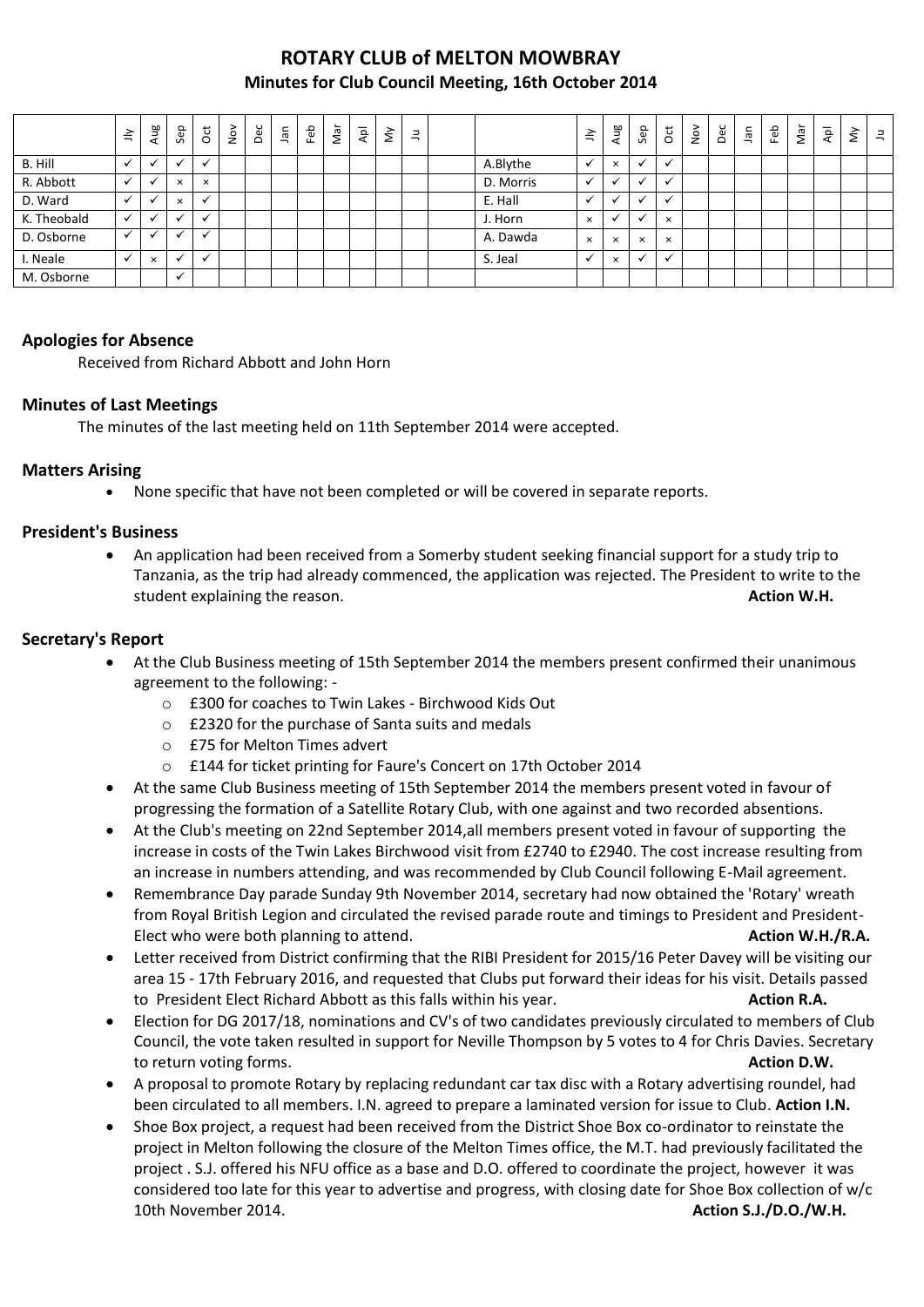## **Treasurer's Report**

- Treasurer presented a revised format of accounts detailing clearly and concisely a statement for the period 11th September to 16th October 2014, and the Committee balances as at 16th October 2014. The revised format detailed only active projects removing those completed. The presentation was well received by Council members and the President thanked the treasurer for her efforts.
- Overall Club Account balance at £6047, Trust Account at £11070, including Philippines project receipts of £7145 from Rotary Club of Northampton and District.
- Accounts Year Ended 30th June 2014 had been prepared by James Green and previously circulated to Club Council members for comments. All comments received had been addressed by J.G. Club Council unanimously agreed to accept the accounts, and thanked James Green for his timely efforts. The Trust Fund Accounts could now be independently examined in preparation for SGM. **Action K.T./J.G**.

#### **SGM**

SGM planned for 24th November 2014, Vice President for 2015/16 still to be sought. **Action Club Council**

#### **Diary**

- Charter dinner of Rotary Club of Melton Mowbray Belvoir is on Monday evening 17th November 2014, with 16 from our Club attending. Decision required whether to hold normal Monday lunch. **Action R.A./S.J**.
- World Polio Day will be on 24th October 2014
- SGM agreed to be moved from 17th November to 24th November 2014 due to R.C.M.M.B. Charter dinner.
- Burn's Night dinner planned for 31st January 2015 at Six Hills Golf Club £30. **Action R.A.**
- Golf Day 15th May 2015
- Classic Vehicle Event, with other entertainment planned for 6th September 2015
- Launde Abbey event planned for 5th Monday of month, next March 30th 2015.

# **Committee Reports**

- **Club Service, Fundraising and Communications**
	- o Several events covered above under Diary.
	- o District Minor Sports first round skittles win against Ashby, waiting next round details. **Action R.A.**
	- $\circ$  Complimentary comments received regarding the format for the 'Eggheads' lunch and meal service, agreed that format should be occasionally repeated. **Action R.A. Action R.A.**
	- o Christmas Party established for 15th December 2014 with meal at Sysonby Knoll Hotel.
	- o

### **Sub-Committee of Fundraising (Ron Edwards)**

- o Community raffle possibility under review, following Ian Neale's earlier studies. **Action R.A./I.N.**
- o Classic Vehicle Rally, see above, to be put to Club to establish full Club support for such a large event in Melton's Play Close on 6th September 2015. **Action R.A./R.E.** Action R.A./R.E.
- o Santa Fun Run team continuing to progress event organisation, all in train, with suits ordered, Risk Assessment completed, etc. A discussion on wording of Santa Fun Run advertising ensued regarding definition of recipients of Rotary raised charity money. **Action R.A./R.E.**

# **Sub-Committee of Communications (Julia Joseph-Hinde)**

- o Melton Times, Rotary involvement in a regular feature being progressed. **Action R.A./J.J.-H.**
- o Establishment of a list of 'effective poster points' being compiled by team. **Action R.A./J.J.-H.**

### **Foundation / International**

- o Concert 17th October 2014, numbers growing daily with 42 booked for the dinner, 88 for canapes, and around 180 for standard tickets, with many expected on the night (tomorrow), action list for members supporting the event issued, risk assessment to be finalised, but all progressing towards a good event. **Action A.B. Action A.B. Action A.B.**
- **Youth**
	- o Young Musician, joint competition with Belvoir, planned for January 2015, however concern expressed about Belvoir Club organising a competitive school choir competition for 18th November without reference to joint Youth committee. **Action J.H. Action J.H.**
	- o Young Chef competition, plans well advanced for November heats. Stapleford Park to be approached for their usual supportive co-operation. **Action J.H. Action J.H.**
	- o Youth Speaks, entries for the competition are being sought. **Action J.H. Action J.H.**
	- o Warning Zone, Club Council confirmed their support to sponsorship for £500, but at this stage of fund raising, this must be subject to availability of monies.